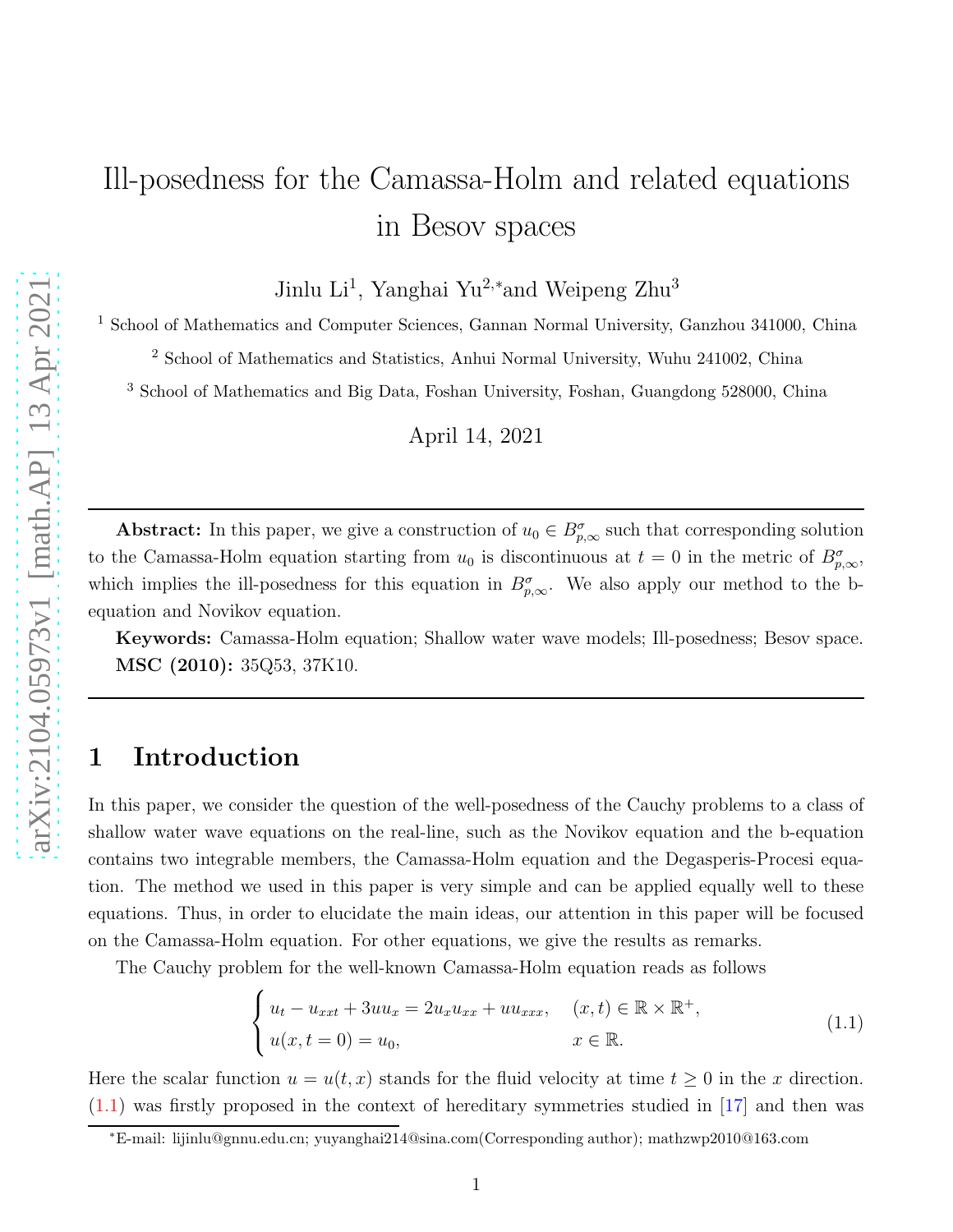derived explicitly as a water wave equation by Camassa–Holm [\[13\]](#page-12-1). [\(1.1\)](#page-0-0) is completely integrable  $[5,13]$  $[5,13]$  with a bi-Hamiltonian structure  $[4,17]$  $[4,17]$  and infinitely many conservation laws  $[13,17]$ . Also, it admits exact peaked soliton solutions (peakons) of the form  $ce^{-|x-ct|}$  with  $c > 0$ , which are orbitally stable [\[12\]](#page-12-4) and models wave breaking (i.e., the solution remains bounded, while its slope becomes unbounded in finite time  $(3,8,9)$  $(3,8,9)$  $(3,8,9)$ . The peaked solitons present the characteristic for the travelling water waves of greatest height and largest amplitude and arise as solutions to the free-boundary problem for incompressible Euler equations over a flat bed, see Refs. [\[6,](#page-12-8) [10,](#page-12-9) [11,](#page-12-10) [34\]](#page-13-0) for the details.

Because of the interesting and remarkable features as mentioned above, the Camassa-Holm equation has attracted much attention as a class of integrable shallow water wave equations in recent twenty years. Its systematic mathematical study was initiated in a series of papers by Constantin and Escher, see  $[7-11]$ . There is an extensive literature about the well-posedness theory of the Camassa-Holm equation. Before stating related results for [\(1.1\)](#page-0-0) precisely, we recall the notion of well-posedness in the sense of Hadamard. We say that the Cauchy problem  $(1.1)$  is Hadamard (locally) well-posed in a Banach space X if for any data  $u_0 \in X$  there exists (at least for a short time)  $T > 0$  and a unique solution in the space  $\mathcal{C}([0,T), X)$  which depends continuously on the data. In particular, we say that the solution map is continuous if for any  $u_0 \in X$ , there exists a neighborhood  $B \subset X$  of  $u_0$  such that for every  $u \in B$  the map  $u \mapsto U$  from B to  $\mathcal{C}([0, T]; X)$  is continuous, where U denotes the solution to  $(1.1)$  with initial data  $u_0$ .

Next we only review some results concerning the well-posedness of the Cauchy problem [\(1.1\)](#page-0-0) (see also the survey  $[32]$ ). Li–Olver  $[31]$  proved that the Cauchy problem  $(1.1)$  is locally well-posed with the initial data  $u_0 \in H^s(\mathbb{R})$  with  $s > 3/2$  (see also [\[33\]](#page-13-3)). Danchin [\[15\]](#page-12-12) proved the local existence and uniqueness of strong solutions to  $(1.1)$  with initial data in  $B_{p,r}^s$  for  $s > \max\{1 + \frac{m}{2}\}$  $1/p, 3/2$  with  $p \in [1, \infty]$  and  $r \in [1, \infty)$ . Meanwhile, he [\[15\]](#page-12-12) only obtained the continuity of the solution map of [\(1.1\)](#page-0-0) with respect to the initial data in the space  $\mathcal{C}([0,T]; B_{p,r}^{s'})$  with any  $s' < s$ . Li–Yin  $[27]$  proved the continuity of the solution map of  $(1.1)$  with respect to the initial data in the space  $\mathcal{C}([0,T];B_{p,r}^s)$  with  $r < \infty$ . In particular, they [\[27\]](#page-13-4) proved that the solution map of [\(1.1\)](#page-0-0) is weak continuous with respect to initial data  $u_0 \in B^s_{p,\infty}$ . For the endpoints, Danchin [\[16\]](#page-12-13) obtained the local well-posedness in the space  $B_{2,1}^{3/2}$  $_{2,1}^{3/2}$  and ill-posedness in  $B_{2,\infty}^{3/2}$  (the data-to-solution map is not continuous by using peakon solution). In our recent papers [\[28,](#page-13-5) [29\]](#page-13-6), we proved the non-uniform dependence on initial data for  $(1.1)$  under both the framework of Besov spaces  $B_{p,r}^s$ for  $s > \max\{1 + 1/p, 3/2\}$  with  $p \in [1, \infty], r \in [1, \infty)$  and  $B_{2,1}^{3/2}$  $_{2,1}^{3/2}$  (see [\[22–](#page-13-7)[24\]](#page-13-8) for earlier results in  $H^s$ ). Byers [\[2\]](#page-12-14) proved that the Camassa-Holm equation is ill-posed in  $H^s$  for  $s < 3/2$  in the sense of norm inflation, which means that  $H^{3/2}$  is the critical Sobolev space for well-posedness. Moreover, for the intermediate cases, Guo et al.  $[18]$  established the ill-posedness of  $(1.1)$  in the critical Sobolev space  $H^{3/2}$  and even in the Besov space  $B_{p,r}^{1+1/p}$  with  $p \in [1,\infty], r \in (1,\infty]$  by proving the norm inflation.

Question appears: Whether or not the continuity of the data-to-solution map with values in  $L^{\infty}(0,T;B_{p,\infty}^s)$  with  $s > \max\{1+1/p,3/2\}$  and  $1 \leq p \leq \infty$  holds for the Camassa-Holm equation. To the best of our knowledge, this issue has not been solved yet, which is our goal in this paper.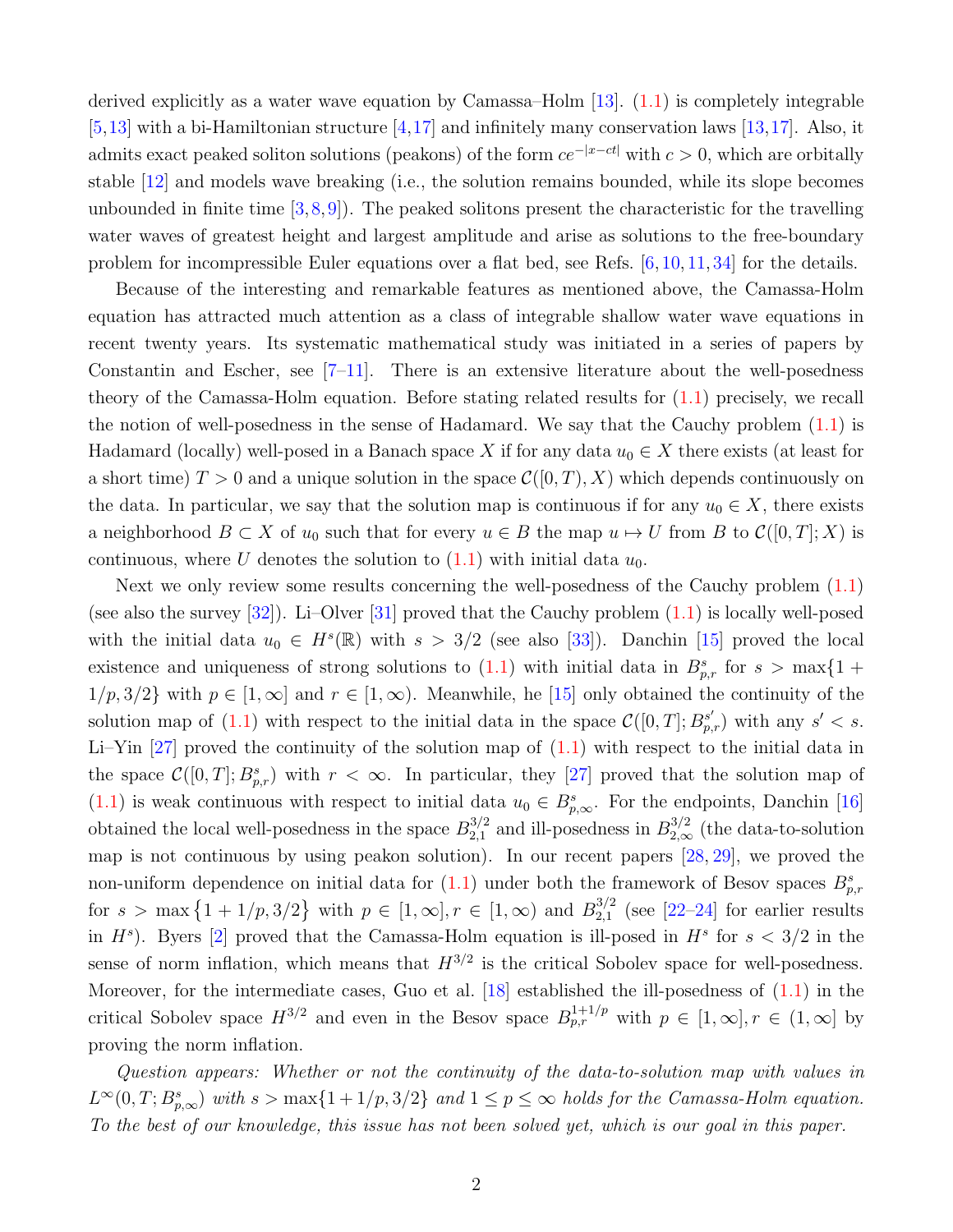Before stating our main result, we transform  $(1.1)$  equivalently into the following nonlinear transport type equation

$$
\begin{cases}\n\partial_t u + u \partial_x u = -\partial_x (1 - \partial_x^2)^{-1} \left( u^2 + \frac{1}{2} u_x^2 \right) := \mathbf{P}(u), & (x, t) \in \mathbb{R} \times \mathbb{R}^+, \\
u(x, t = 0) = u_0, & x \in \mathbb{R}.\n\end{cases}
$$
\n(1.2)

Now let us state our main result of this paper.

**Theorem 1.1** Let  $\sigma > 2 + \max\{3/2, 1 + 1/p\}$  with  $1 \leq p \leq \infty$ . There exits  $u_0 \in B^{\sigma}_{p,\infty}(\mathbb{R})$  and a positive constant  $\varepsilon_0$  such that the data-to-solution map  $u_0 \mapsto \mathbf{S}_t(u_0)$  of the Cauchy problem [\(1.2\)](#page-2-0) satisfies

<span id="page-2-1"></span><span id="page-2-0"></span>
$$
\limsup_{t\to 0^+} ||\mathbf{S}_t(u_0)-u_0||_{B_{p,\infty}^{\sigma}}\geq \varepsilon_0.
$$

**Remark [1.1](#page-2-1)** Theorem 1.1 demonstrates the ill-posedness of the Camassa-Holm equation in  $B_{p,\infty}^{\sigma}$ . More precisely, there exists a  $u_0 \in B_{p,\infty}^{\sigma}$  such that corresponding solution to the CH equation that starts from  $u_0$  does not converge back to  $u_0$  in the metric of  $B^{\sigma}_{p,\infty}$  as time goes to zero. Our key argument is to present a construction of initial data  $u_0$ .

**Remark 1.2** Theorem [1.1](#page-2-1) also holds for the following b-family equation (see [\[14,](#page-12-15) [19,](#page-13-10) [25,](#page-13-11) [26\]](#page-13-12) etc.):

$$
\begin{cases} \partial_t u + u u_x = -\partial_x (1 - \partial_x^2)^{-1} \left( \frac{b}{2} u^2 + \frac{3-b}{2} u_x^2 \right), & (t, x) \in \mathbb{R}^+ \times \mathbb{R}, \\ u(0, x) = u_0(x), & x \in \mathbb{R}, \end{cases}
$$
(1.3)

It should be mentioned that the Camassa-Holm equation corresponds to  $b = 2$  and Degasperis-Procesi equation corresponds to  $b = 3$ .

The Cauchy problem for the Novikov equation reads as (see [\[20,](#page-13-13) [21,](#page-13-14) [29,](#page-13-6) [30\]](#page-13-15) etc.)

<span id="page-2-3"></span>
$$
\begin{cases} u_t + u^2 u_x = -(1 - \partial_x^2)^{-1} \left( \frac{1}{2} u_x^3 + \partial_x \left( \frac{3}{2} u u_x^2 + u^3 \right) \right) =: \mathbf{Q}(u), \\ u(0, x) = u_0, \end{cases}
$$
 (1.4)

Then, we have the following

**Theorem 1.2** Let  $\sigma > \frac{7}{2}$ . There exits  $u_0 \in B_{2,\infty}^{\sigma}(\mathbb{R})$  and a positive constant  $\varepsilon_0$  such that the data-to-solution map  $u_0 \mapsto \mathbf{S}_t(u_0)$  of  $(1.4)$  satisfies

<span id="page-2-2"></span>
$$
\limsup_{t\to 0^+} ||\mathbf{S}_t(u_0)-u_0||_{B_{2,\infty}^{\sigma}} \geq \varepsilon_0.
$$

**Remark 1.3** The difficulty in proving that Theorem [1.2](#page-2-3) holds in  $B_{p,\infty}^{\sigma}$  with  $p \neq 2$  consists mainly in the construction of initial data  $u_0$  due to the appearance of  $u^2u_x$ , we do not pursue the issue in the current paper. However, for  $p = 2$ , the initial data  $u_0$  as constructed in Lemma [4.1](#page-9-0) seems more simple.

The remaining of this paper is organized as follows. In Section [2](#page-3-0) we list some notations and recall known results. In Section [3](#page-4-0) we present the proof of Theorem [1.1](#page-2-1) by establishing some technical lemmas and propositions. In Section [4](#page-9-1) we prove Theorem [1.2.](#page-2-3)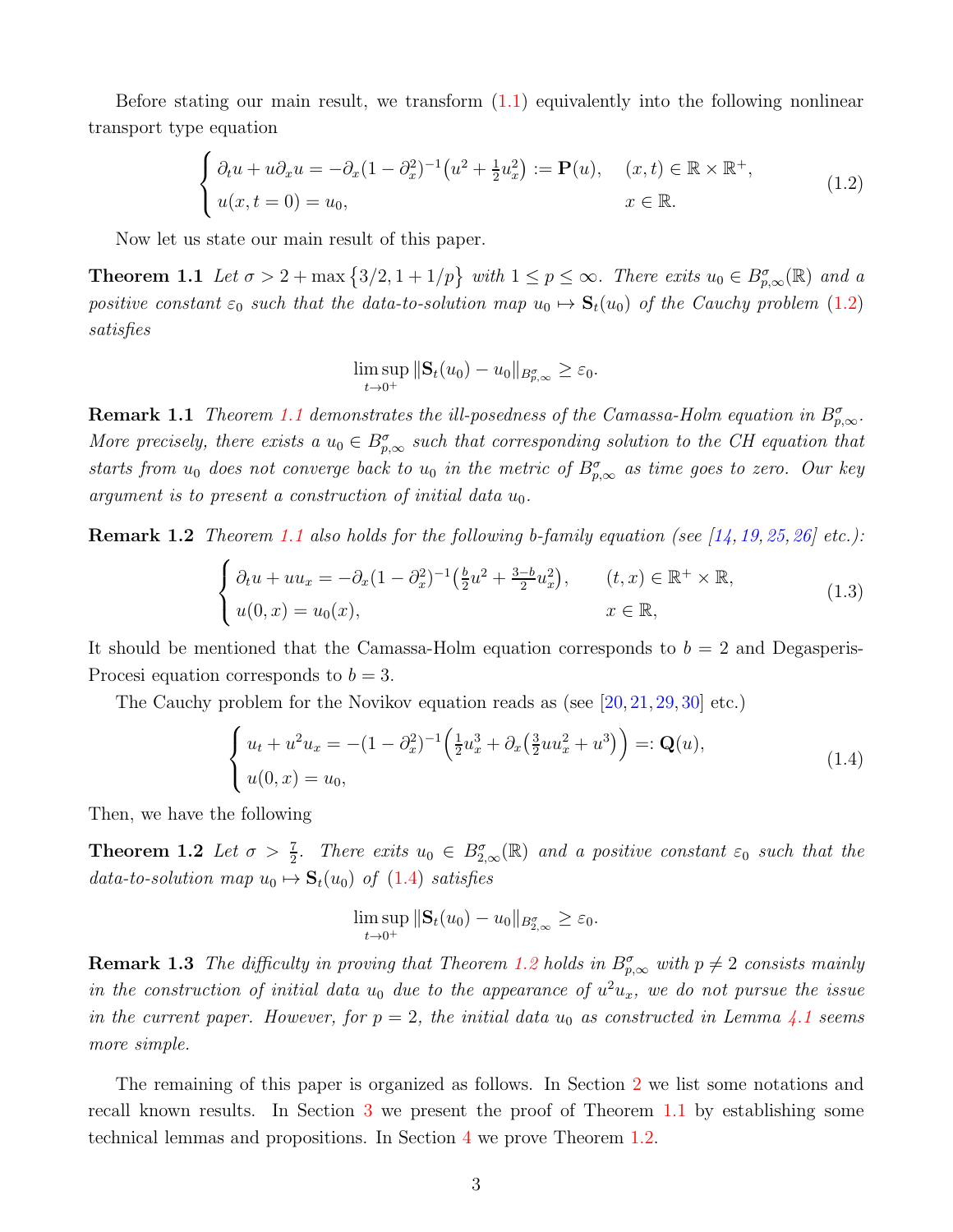## <span id="page-3-0"></span>2 Preliminaries

#### 2.1 General Notation

In the following, we denote by  $\star$  the convolution. Given a Banach space X, we denote its norm by  $\|\cdot\|_X$ . For  $I \subset \mathbb{R}$ , we denote by  $\mathcal{C}(I; X)$  the set of continuous functions on I with values in X. Sometimes we will denote  $L^p(0,T;X)$  by  $L^p_T X$ . For all  $f \in \mathcal{S}'$ , the Fourier transform  $\mathcal{F}f$  (also denoted by  $\widehat{f}$ ) is defined by

$$
\mathcal{F}f(\xi) = \widehat{f}(\xi) = \int_{\mathbb{R}} e^{-ix\xi} f(x) dx \text{ for any } \xi \in \mathbb{R}.
$$

#### 2.2 Littlewood-Paley Analysis

Next, we will recall some facts about the Littlewood-Paley decomposition, the nonhomogeneous Besov spaces and their some useful properties.

Proposition 2.1 (Littlewood-Paley decomposition, See [\[1\]](#page-12-16)) Let  $\mathcal{B} := \{ \xi \in \mathbb{R} : |\xi| \leq \frac{4}{3} \}$ and  $\mathcal{C} := \{ \xi \in \mathbb{R} : \frac{3}{4} \leq |\xi| \leq \frac{8}{3} \}$ . There exist two radial functions  $\chi \in C_c^{\infty}(\mathcal{B})$  and  $\varphi \in C_c^{\infty}(\mathcal{C})$  both taking values in [0, 1] such that

$$
\chi(\xi) + \sum_{j\geq 0} \varphi(2^{-j}\xi) = 1 \quad \forall \xi \in \mathbb{R}^d,
$$
  

$$
\frac{1}{2} \leq \chi^2(\xi) + \sum_{j\geq 0} \varphi^2(2^{-j}\xi) \leq 1 \quad \forall \xi \in \mathbb{R}^d.
$$

**Remark 2.1** It is easy to show that  $\varphi(\xi) \equiv 1$  for  $\frac{4}{3} \leq |\xi| \leq \frac{3}{2}$ .

**Definition 2.1 (See [\[1\]](#page-12-16))** For every  $u \in \mathcal{S}'(\mathbb{R})$ , the Littlewood-Paley dyadic blocks  $\Delta_j$  are defined as follows

$$
\Delta_j u = \begin{cases}\n0, & \text{if } j \leq -2; \\
\chi(D)u = \mathcal{F}^{-1}(\chi \mathcal{F}u), & \text{if } j = -1; \\
\varphi(2^{-j}D)u = \mathcal{F}^{-1}(\varphi(2^{-j} \cdot) \mathcal{F}u), & \text{if } j \geq 0.\n\end{cases}
$$

In the inhomogeneous case, the following Littlewood-Paley decomposition makes sense

$$
u = \sum_{j \geq -1} \Delta_j u, \quad \forall u \in \mathcal{S}'(\mathbb{R}).
$$

**Definition 2.2 (See [\[1\]](#page-12-16))** Let  $s \in \mathbb{R}$  and  $(p,r) \in [1,\infty]^2$ . The nonhomogeneous Besov space  $B_{p,r}^s(\mathbb{R})$  is defined by

$$
B_{p,r}^s(\mathbb{R}) := \left\{ f \in \mathcal{S}'(\mathbb{R}) : ||f||_{B_{p,r}^s(\mathbb{R})} < \infty \right\},\
$$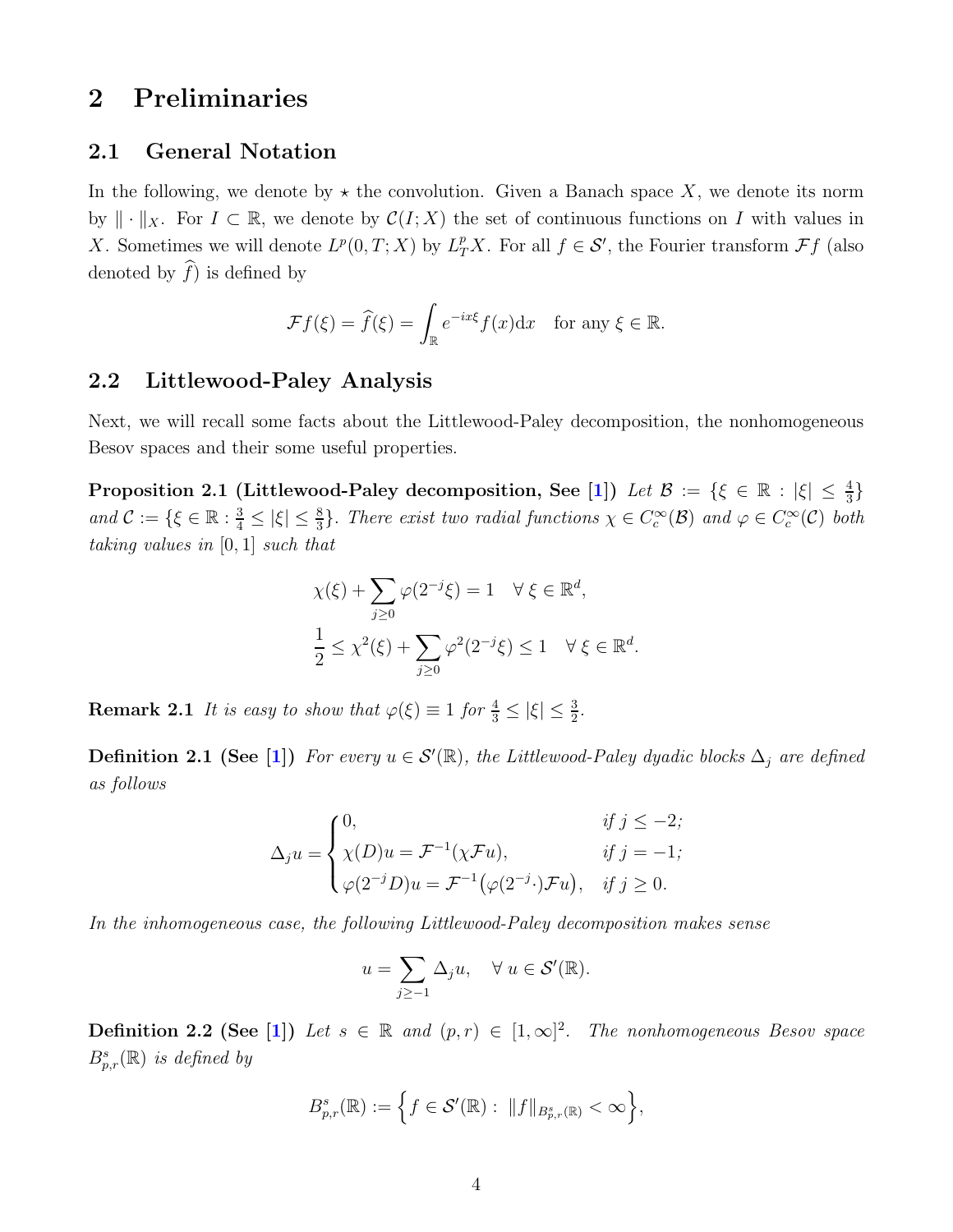where

$$
||f||_{B_{p,r}^s(\mathbb{R})} = \begin{cases} \left( \sum_{j \geq -1} 2^{sjr} ||\Delta_j f||_{L^p(\mathbb{R})}^r \right)^{\frac{1}{r}}, & \text{if } 1 \leq r < \infty, \\ \sup_{j \geq -1} 2^{sj} ||\Delta_j f||_{L^p(\mathbb{R})}, & \text{if } r = \infty. \end{cases}
$$

**Remark 2.2** It should be emphasized that the following embedding will be often used implicity:

$$
B_{p,q}^{s}(\mathbb{R}) \hookrightarrow B_{p,r}^{t}(\mathbb{R}) \quad \text{for } s > t \quad \text{or} \quad s = t, 1 \le q \le r \le \infty.
$$

Finally, we give some important properties which will be also often used throughout the paper.

**Lemma 2.1 (See [\[1\]](#page-12-16))** Let  $(p, r) \in [1, \infty]^2$  and  $s > \max\left\{1 + \frac{1}{p}, \frac{3}{2}\right\}$  $\frac{3}{2}$ . Then we have

<span id="page-4-3"></span>
$$
||uv||_{B_{p,r}^{s-2}(\mathbb{R})} \leq C||u||_{B_{p,r}^{s-2}(\mathbb{R})} ||v||_{B_{p,r}^{s-1}(\mathbb{R})}.
$$

Hence, for the terms  $P(u)$  and  $P(v)$ , we have

$$
\|\mathbf{P}(u)-\mathbf{P}(v)\|_{B^{s-1}_{p,r}(\mathbb{R})}\leq C\|u-v\|_{B^{s-1}_{p,r}(\mathbb{R})}\|u+v\|_{B^{s}_{p,r}(\mathbb{R})}.
$$

<span id="page-4-1"></span>**Lemma 2.2 (See [\[1\]](#page-12-16))** For  $(p, r) \in [1, \infty]^2$  and  $s > 0$ ,  $B_{p,r}^s(\mathbb{R}) \cap L^{\infty}(\mathbb{R})$  is an algebra. Moreover,  $B_{p,1}^{\frac{1}{p}}(\mathbb{R}) \hookrightarrow L^{\infty}(\mathbb{R})$ , and for any  $u, v \in B_{p,r}^{s}(\mathbb{R}) \cap L^{\infty}(\mathbb{R})$ , we have

$$
||uv||_{B_{p,r}^s(\mathbb{R})} \leq C(||u||_{B_{p,r}^s(\mathbb{R})} ||v||_{L^{\infty}(\mathbb{R})} + ||v||_{B_{p,r}^s(\mathbb{R})} ||u||_{L^{\infty}(\mathbb{R})}).
$$

### <span id="page-4-0"></span>3 Proof of Theorem [1.1](#page-2-1)

#### 3.1 Construction of Initial Data

We need to introduce smooth, radial cut-off functions to localize the frequency region. Precisely, let  $\widehat{\phi} \in C_0^{\infty}(\mathbb{R})$  be an even, real-valued and non-negative function on  $\mathbb{R}$  and satisfy

$$
\widehat{\phi}(\xi) = \begin{cases} 1, & \text{if } |\xi| \le \frac{1}{4}, \\ 0, & \text{if } |\xi| \ge \frac{1}{2}. \end{cases}
$$

In [\[30\]](#page-13-15), we have verified that for  $f_n = \phi(x) \cos\left(\frac{17}{12} 2^n x\right)$  and  $n \ge 2$ ,

<span id="page-4-2"></span>
$$
\Delta_j(f_n) = \begin{cases} f_n, & \text{if } j = n, \\ 0, & \text{if } j \neq n. \end{cases}
$$

We can obtain the similar result: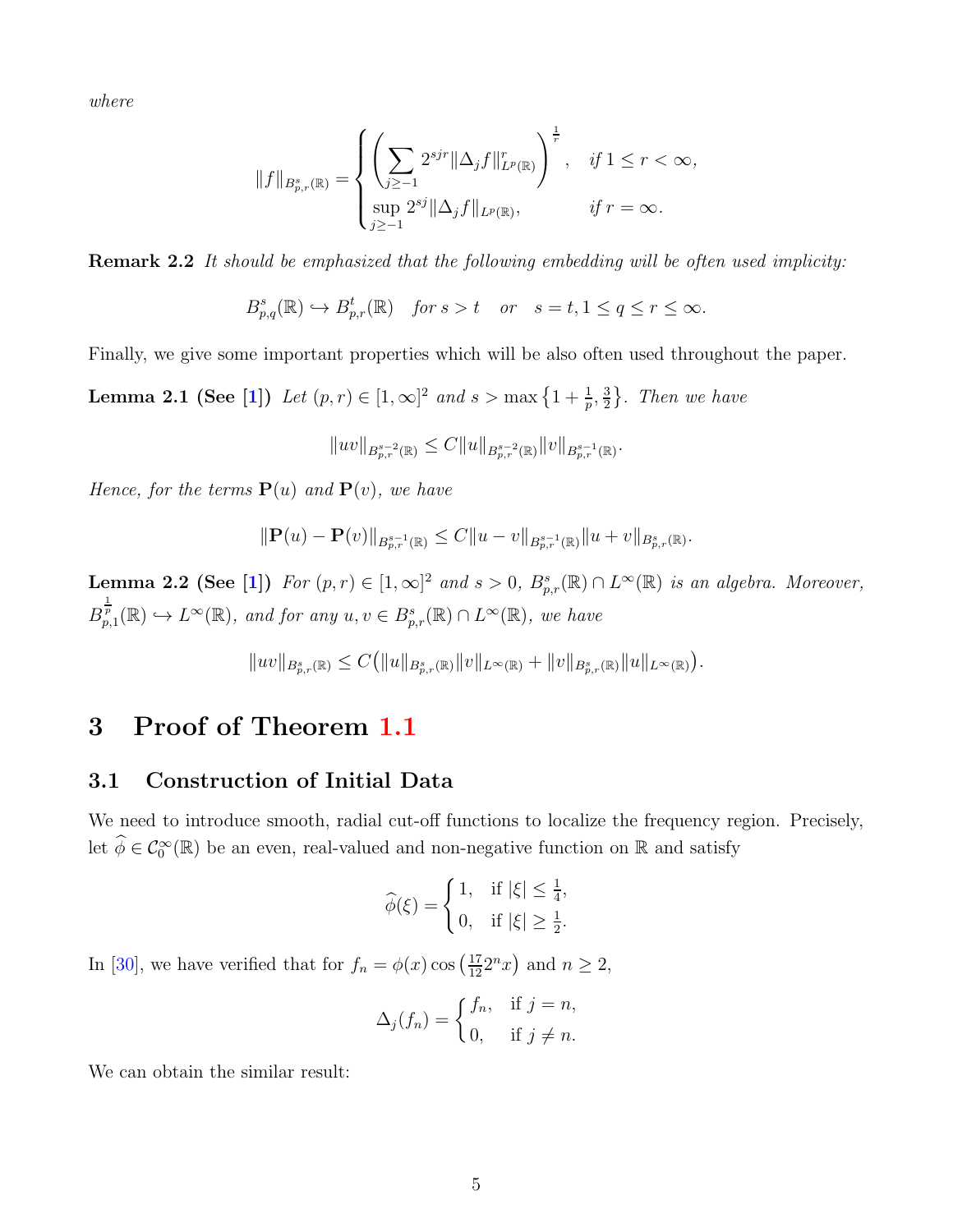**Lemma 3.1** Let  $4 \leq k, n \in \mathbb{N}^+$ . Define the function  $g_{i,n}^k(x)$  by

$$
g_{i,n}^k(x) := \phi(x) \cos\left(\frac{17}{12}(2^{kn} \pm 2^{ki})x\right)
$$
 with  $0 \le i \le n - 1$ .

Then we have

$$
\Delta_j(g_{i,n}^k) = \begin{cases} g_{i,n}^k, & \text{if } j = kn, \\ 0, & \text{if } j \neq kn. \end{cases}
$$

Proof. Easy computations give that

$$
\mathcal{F}(g_{i,n}^k) = 2^{-1} \Big[ \widehat{\phi}\Big( \xi + \frac{17}{12} \big( 2^{kn} \pm 2^{ki} \big) \Big) + \widehat{\phi}\Big( \xi - \frac{17}{12} \big( 2^{kn} \pm 2^{ki} \big) \Big) \Big],
$$

which implies

$$
\text{supp } \mathcal{F}(g_{i,n}^k) \subset \Big\{ \xi \in \mathbb{R} : \ \frac{17}{12} 2^{kn} - \frac{17}{12} 2^{ki} - \frac{1}{2} \leq |\xi| \leq \frac{17}{12} 2^{kn} + \frac{17}{12} 2^{ki} + \frac{1}{2} \Big\},\
$$

then we deduce for  $k, n \geq 4$ 

$$
\text{supp } \mathcal{F}(g_{i,n}^k) \subset \Big\{ \xi \in \mathbb{R} : \ \frac{33}{24} 2^{kn} \leq |\xi| \leq \frac{35}{24} 2^{kn} \Big\}.
$$

Notice that

$$
\varphi(2^{-j}\xi) \equiv 1 \quad \text{for} \quad \xi \in \mathcal{C}_j := \left\{ \xi \in \mathbb{R} : \frac{4}{3} 2^j \le |\xi| \le \frac{3}{2} 2^j \right\},\
$$

and

$$
\mathcal{F}\big(\Delta_j(g_{i,n}^k)\big)=\varphi(2^{-j}\cdot)\mathcal{F}\big(g_{i,n}^k\big),\,
$$

thus, for  $j = kn$  we have

$$
\mathcal{F}\big(\Delta_j(g_{i,n}^k)\big)=\mathcal{F}\big(g_{i,n}^k\big).
$$

Also, for  $j \neq kn$  we have

$$
\mathcal{F}\big(\Delta_j(g_{i,n}^k)\big)=0.
$$

<span id="page-5-0"></span>This completes the proof of Lemma [2.2.](#page-4-1)

**Lemma 3.2** Define the initial data  $u_0(x)$  as

$$
u_0(x) := \sum_{n=0}^{\infty} 2^{-kn\sigma} f_n^k(x),
$$

where

$$
f_n^k(x) := \phi(x) \cos\left(\frac{17}{12} 2^{kn} x\right), \quad n \ge 0.
$$

Then for any  $\sigma \in (2 + \max\{\frac{3}{2})$  $(\frac{3}{2}, 1 + \frac{1}{p}), +\infty)$  and for some k large enough, we have

$$
||u_0||_{B_{p,\infty}^{\sigma}} \leq C,
$$
  

$$
||\Delta_{kn}(u_0^2)||_{L^p} \geq c2^{-kn\sigma}.
$$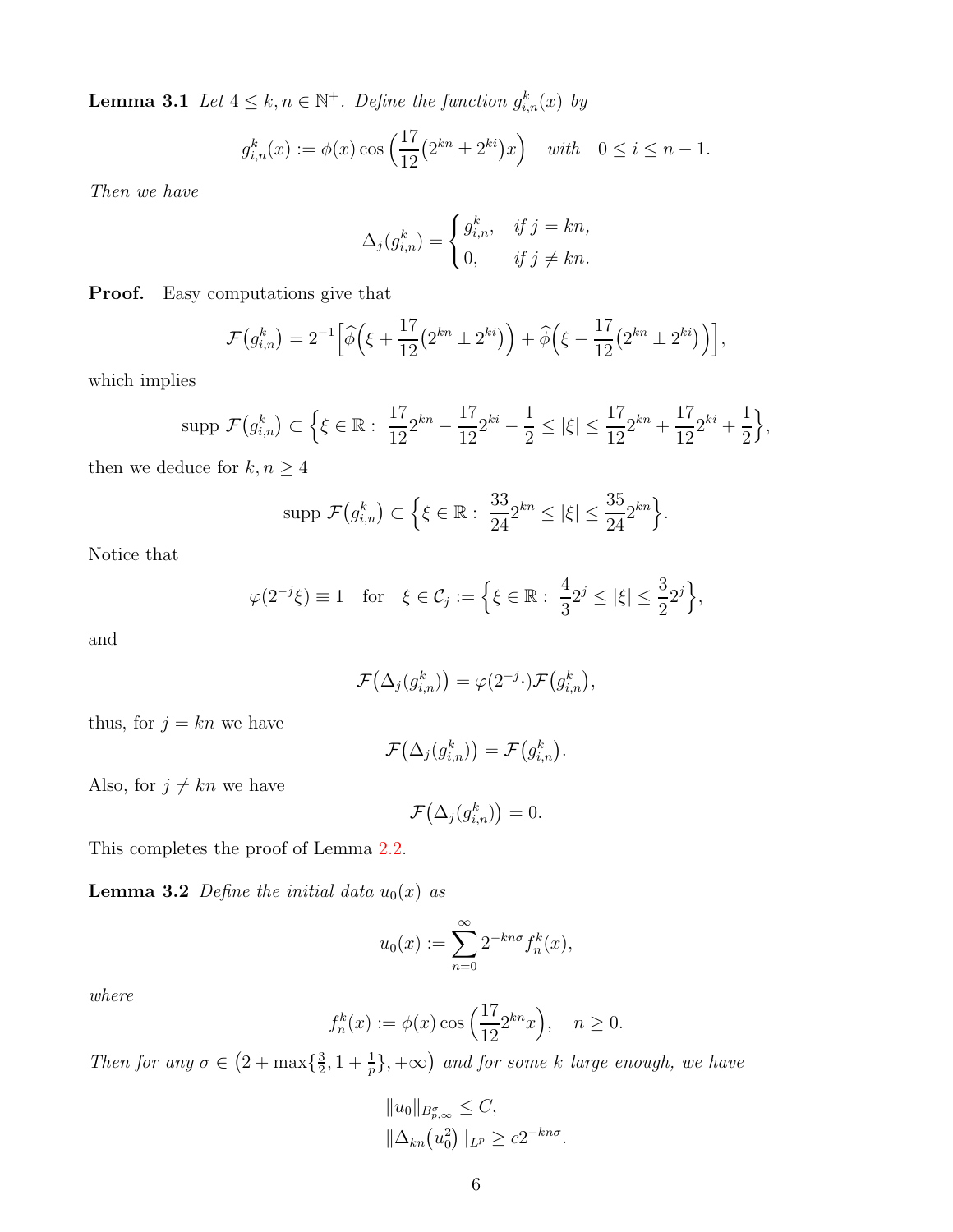**Proof.** By the definition of Besov space and the support of  $\varphi(2^{-j} \cdot)$ , using Lemma [2.2,](#page-4-1) we have

$$
||u_0||_{B_{p,\infty}^{\sigma}} = \sup_{j\geq -1} 2^{\sigma j} ||\Delta_j u_0||_{L^p}
$$
  
= 
$$
\sup_{j\geq 0} ||\phi(x)\cos\left(\frac{17}{12}2^j x\right)||_{L^p}
$$
  

$$
\leq C.
$$

Notice that the simple fact

$$
\cos(\mathbf{A} + \mathbf{B}) + \cos(\mathbf{A} - \mathbf{B}) = 2\cos\mathbf{A}\cos\mathbf{B}
$$

and

$$
\sum_{n=0}^{\infty} \sum_{i=0, i \neq n}^{\infty} \mathbf{A}_n \mathbf{A}_i = 2 \sum_{n=0}^{\infty} \sum_{i=0}^{n-1} \mathbf{A}_n \mathbf{A}_i,
$$

then direct computations give

$$
u_0^2(x) = \frac{1}{2} \sum_{n=0}^{\infty} 2^{-2kn\sigma} \phi^2(x) + \frac{1}{2} \sum_{n=0}^{\infty} 2^{-2kn\sigma} \phi^2(x) \cos\left(\frac{17}{12} 2^{kn+1} x\right) + \sum_{n=1}^{\infty} \sum_{i=0}^{n-1} 2^{-k(n+i)\sigma} \phi^2(x) \Big[ \cos\left(\frac{17}{12} (2^{kn} - 2^{ik}) x\right) + \cos\left(\frac{17}{12} (2^{kn} + 2^{ik}) x\right) \Big].
$$

Using Lemma [3.1](#page-4-2) yields

$$
\Delta_{kn}(u_0^2) = 2^{-kn\sigma} \phi^2(x) \Big[ \cos\left(\frac{17}{12}(2^{kn} - 1)x\right) + \cos\left(\frac{17}{12}(2^{kn} + 1)x\right) \Big] + \sum_{i=1}^{n-1} 2^{-k(n+i)\sigma} \phi^2(x) \Big[ \cos\left(\frac{17}{12}(2^{kn} - 2^{ik})x\right) + \cos\left(\frac{17}{12}(2^{kn} + 2^{ik})x\right) \Big] =: I_1 + I_2,
$$

where we denote

$$
I_1 := 2 \cdot 2^{-kn\sigma} \phi^2(x) \cos\left(\frac{17}{12} 2^{kn} x\right) \cos\left(\frac{17}{12} x\right),
$$
  
\n
$$
I_2 := 2 \sum_{i=1}^{n-1} 2^{-k(n+i)\sigma} \phi^2(x) \cos\left(\frac{17}{12} 2^{kn} x\right) \cos\left(\frac{17}{12} 2^{ik} x\right).
$$

For the first term  $I_1$ , we have

$$
\|\mathrm{I}_{1}\|_{L^{p}} \ge 2^{-kn\sigma} \left\|\phi^{2}(x)\cos\left(\frac{17}{12}x\right)\cos\left(\frac{17}{12}2^{kn}x\right)\right\|_{L^{p}}.
$$
\n(3.5)

Since  $\phi^2(x) \cos(\frac{17}{12}x)$  is a real-valued and continuous function on R, then there exists some  $\delta > 0$ such that

<span id="page-6-0"></span>
$$
\phi^2(x)\cos\left(\frac{17}{12}x\right) \ge \frac{\phi^2(0)}{2} \quad \text{for any } x \in B_\delta(0).
$$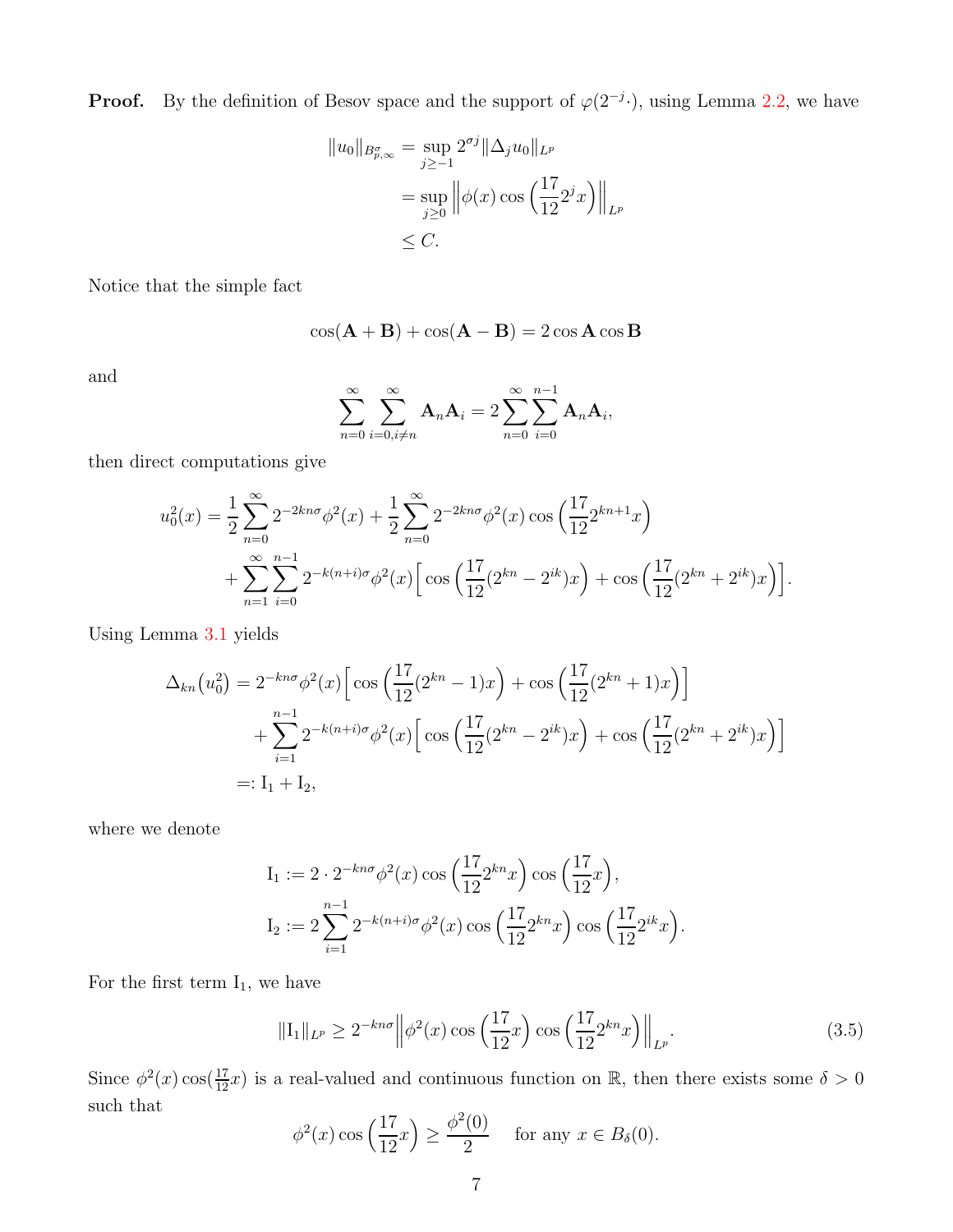Thus, we have

$$
\left\|\phi^{2}(x)\left(\frac{17}{12}x\right)\cos\left(\frac{17}{12}2^{kn}x\right)\right\|_{L^{p}}^{p} \geq \frac{\delta}{2}\phi^{2}(0)\frac{1}{\lambda_{n}}\int_{0}^{\lambda_{n}}|\cos x|^{p}dx \quad \text{with} \quad \lambda_{n} := \frac{17}{12}\delta 2^{kn}.\tag{3.6}
$$

Due to the fact

<span id="page-7-0"></span>
$$
\lim_{n \to \infty} \frac{1}{\lambda_n} \int_0^{\lambda_n} |\cos x|^p \mathrm{d}x = \frac{1}{\pi} \int_0^{\pi} |\cos x|^p \mathrm{d}x,
$$

then there exists a positive integer number N such that for  $n > N$ 

$$
\frac{1}{\lambda_n} \int_0^{\lambda_n} |\cos x|^p \mathrm{d}x \ge \frac{1}{2\pi} \int_0^{\pi} |\cos x|^p \mathrm{d}x,
$$

from which,  $(3.6)$  reduces to

$$
\left\| \phi^2(x) \left( \frac{17}{12} x \right) \cos \left( \frac{17}{12} 2^{kn} x \right) \right\|_{L^p} \ge c(p, \delta, \phi(0)). \tag{3.7}
$$

Then we obtain from  $(3.5)$ 

<span id="page-7-2"></span><span id="page-7-1"></span>
$$
||I_1||_{L^p} \ge c2^{-kn\sigma}.
$$
\n(3.8)

For the second term  $I_2$ , it is not hard to deduce that

$$
\|\mathcal{I}_2\|_{L^p} \le C \|\phi\|_{L^{2p}}^2 \sum_{i=1}^{n-1} 2^{-k(n+i)\sigma} \le C 2^{-k(n+1)\sigma}.
$$
\n(3.9)

Combining  $(3.8)$  and  $(3.9)$  yields that

$$
\|\Delta_{kn}(u_0^2)\|_{L^p} \ge (c - C2^{-k\sigma})2^{-kn\sigma}.
$$

<span id="page-7-4"></span>We choose  $k \geq 4$  such that  $c - C2^{-k\sigma} > 0$  and then finish the proof of Proposition [3.2.](#page-8-0)

#### <span id="page-7-3"></span>3.2 Error Estimates

**Proposition 3.1** Let  $s = \sigma - 2$  and  $u_0 \in B^{\sigma}_{p,\infty}$ . Assume that  $u \in L^{\infty}_{T} B^{\sigma}_{p,\infty}$  be the solution of the Cauchy problem [\(1.2\)](#page-2-0), we have

$$
\begin{aligned}\n\|\mathbf{S}_t(u_0) - u_0\|_{B^{s-1}_{p,\infty}} &\leq C t \|u_0\|_{B^{s-1}_{p,\infty}} \|u_0\|_{B^{s}_{p,\infty}}, \\
\|\mathbf{S}_t(u_0) - u_0\|_{B^{s}_{p,\infty}} &\leq C t \big( \|u_0\|_{B^{s}_{p,\infty}}^2 + \|u_0\|_{B^{s-1}_{p,\infty}} \|u_0\|_{B^{s+1}_{p,\infty}} \big), \\
\|\mathbf{S}_t(u_0) - u_0\|_{B^{s+1}_{p,\infty}} &\leq C t \big( \|u_0\|_{B^{s}_{p,\infty}} \|u_0\|_{B^{s+1}_{p,\infty}} + \|u_0\|_{B^{s-1}_{p,\infty}} \|u_0\|_{B^{s+2}_{p,\infty}} \big).\n\end{aligned}
$$

**Proof.** For simplicity, we denote  $u(t) := \mathbf{S}_t(u_0)$  here and in what follows. Due to the fact  $B_{p,\infty}^s \hookrightarrow \text{Lip}$ , we know that there exists a positive time  $T = T(||u_0||_{B_{p,\infty}^s})$  such that

$$
||u(t)||_{L^{\infty}_{T}B^{s}_{p,\infty}} \leq C||u_0||_{B^{s}_{p,\infty}} \leq C.
$$
\n(3.10)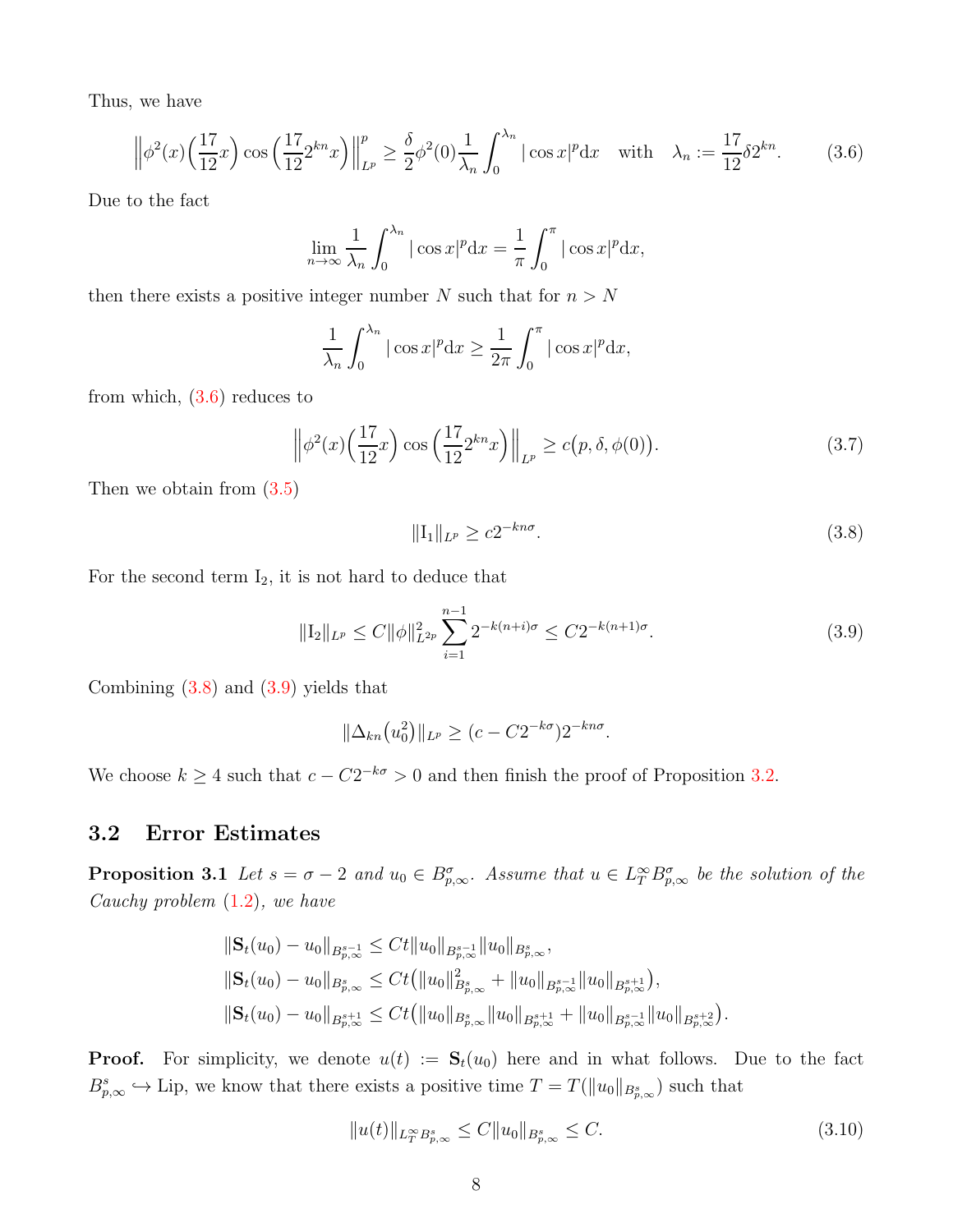Moreover, for  $\gamma > \frac{1}{2}$ , we have

$$
||u(t)||_{L_T^{\infty}B_{p,\infty}^{\gamma}} \leq C||u_0||_{B_{p,\infty}^{\gamma}}.
$$
\n(3.11)

By the Mean Value Theorem, we obtain from [\(1.2\)](#page-2-0) that

$$
||u(t) - u_0||_{B_{p,\infty}^s} \leq \int_0^t ||\partial_\tau u||_{B_{p,\infty}^s} d\tau
$$
  
\n
$$
\leq \int_0^t ||\mathbf{P}(u)||_{B_{p,\infty}^s} d\tau + \int_0^t ||u \partial_x u||_{B_{p,\infty}^s} d\tau
$$
  
\n
$$
\leq Ct(||u||_{L_t^\infty B_{p,\infty}^s}^2 + ||u||_{L_t^\infty L^\infty} ||u_x||_{L_t^\infty B_{p,\infty}^s})
$$
  
\n
$$
\leq Ct(||u||_{L_t^\infty B_{p,\infty}^s}^2 + ||u||_{L_t^\infty B_{p,\infty}^{s-1}} ||u_x||_{L_t^\infty B_{p,\infty}^s})
$$
  
\n
$$
\leq Ct(||u_0||_{B_{p,\infty}^s}^2 + ||u_0||_{B_{p,\infty}^{s-1}} ||u_0||_{B_{p,\infty}^{s+1}}),
$$

where we have used that  $B_{p,\infty}^{s-1} \hookrightarrow L^{\infty}$  with  $s-1 > \max\{\frac{1}{p}\}$  $\frac{1}{p},\frac{1}{2}$  $\frac{1}{2}$ .

Following the same procedure as above, by Lemmas [2.1](#page-4-3) and [2.2,](#page-4-1) we have

$$
||u(t) - u_0||_{B^{s-1}_{p,\infty}} \leq \int_0^t ||\partial_\tau u||_{B^{s-1}_{p,\infty}} d\tau
$$
  
\n
$$
\leq \int_0^t ||\mathbf{P}(u)||_{B^{s-1}_{p,\infty}} d\tau + \int_0^t ||u \partial_x u||_{B^{s-1}_{p,\infty}} d\tau
$$
  
\n
$$
\leq Ct ||u||_{L^\infty_t B^{s-1}_{p,\infty}} ||u||_{L^\infty_t B^s_{p,\infty}}
$$
  
\n
$$
\leq Ct ||u_0||_{B^{s-1}_{p,\infty}} ||u_0||_{B^s_{p,\infty}},
$$

and

$$
\|u(t) - u_0\|_{B^{s+1}_{p,\infty}} \leq \int_0^t \|\partial_\tau u\|_{B^{s+1}_{p,\infty}} d\tau
$$
  
\n
$$
\leq \int_0^t \|\mathbf{P}(u)\|_{B^{s+1}_{p,\infty}} d\tau + \int_0^t \|u \partial_x u\|_{B^{s+1}_{p,\infty}} d\tau
$$
  
\n
$$
\leq Ct (\|u\|_{L^\infty_t B^s_{p,\infty}} \|u\|_{L^\infty_t B^{s+1}_{p,\infty}} + \|u\|_{L^\infty_t B^{s-1}_{p,\infty}} \|u\|_{L^\infty_t B^{s+2}_{p,\infty}})
$$
  
\n
$$
\leq Ct (\|u_0\|_{B^s_{p,\infty}} \|u_0\|_{B^{s+1}_{p,\infty}} + \|u_0\|_{B^{s-1}_{p,\infty}} \|u_0\|_{B^{s+2}_{p,\infty}}).
$$

<span id="page-8-0"></span>Thus, we finish the proof of Proposition [3.1.](#page-7-3)

**Proposition 3.2** Let  $s = \sigma - 2$  and  $u_0 \in B_{p,\infty}^{\sigma}$ . Assume that  $u \in L^{\infty}_{T} B_{p,\infty}^{\sigma}$  be the solution of the Cauchy problem [\(1.2\)](#page-2-0), we have

$$
\|\mathbf{w}(t,u_0)\|_{B_{p,\infty}^s} \leq C t^2 \big( \|u_0\|_{B_{p,\infty}^s}^3 + \|u_0\|_{B_{p,\infty}^{s-1}} \|u_0\|_{B_{p,\infty}^s} \|u_0\|_{B_{p,\infty}^{s+1}} + \|u_0\|_{B_{p,\infty}^{s-1}}^2 \|u_0\|_{B_{p,\infty}^{s+2}} \big),
$$

here and in what follows we denote

$$
\mathbf{w}(t,u_0) := \mathbf{S}_t(u_0) - u_0 - t\mathbf{v}_0 \quad \text{with} \quad \mathbf{v}_0 := \mathbf{P}(u_0) - u_0 \partial_x u_0.
$$

In particular, we have

$$
\|\mathbf{w}(t,u_0)\|_{B^{\sigma-2}_{p,\infty}} \leq C(\|u_0\|_{B^{\sigma}_{p,\infty}})t^2.
$$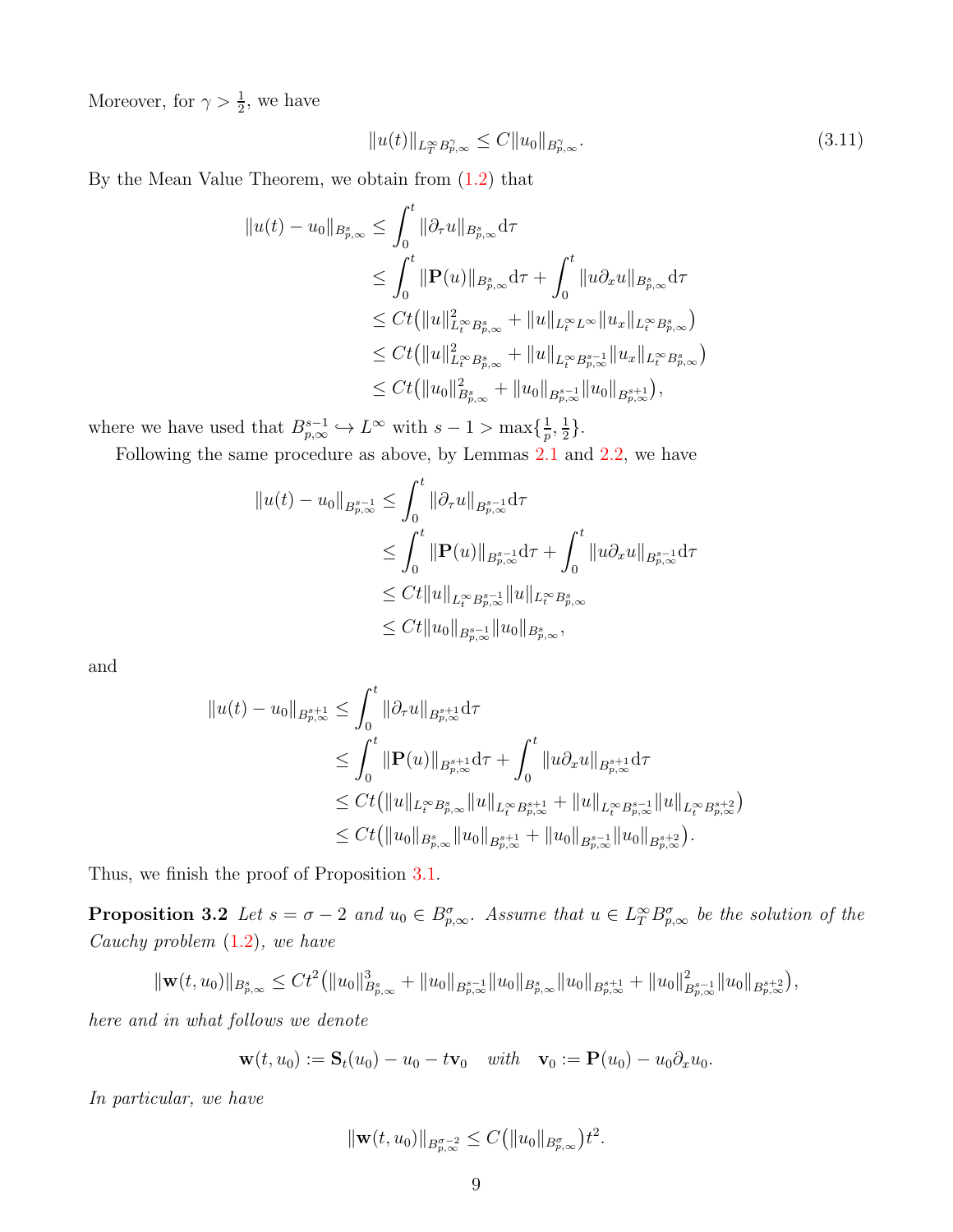**Proof.** By the Mean Value Theorem and  $(1.2)$ , then using Lemmas [2.1](#page-4-3) and [2.2,](#page-4-1) we obtain that

$$
\begin{split} \|\mathbf{w}(t,u_0)\|_{B^s_{p,\infty}} &\leq \int_0^t \|\partial_\tau u - \mathbf{v}_0\|_{B^s_{p,\infty}} \mathrm{d}\tau \\ &\leq \int_0^t \|\mathbf{P}(u) - \mathbf{P}(u_0)\|_{B^s_{p,\infty}} \mathrm{d}\tau + \int_0^t \|u \partial_x u - u_0 \partial_x u_0\|_{B^s_{p,\infty}} \mathrm{d}\tau \\ &\leq \int_0^t \|u(\tau) - u_0\|_{B^s_{p,\infty}} \|u_0\|_{B^s_{p,\infty}} \mathrm{d}\tau + \int_0^t \|u(\tau) - u_0\|_{B^{s-1}_{p,\infty}} \|u(\tau)\|_{B^{s+1}_{p,\infty}} \mathrm{d}\tau \\ &\quad + \int_0^t \|u(\tau) - u_0\|_{B^{s+1}_{p,\infty}} \|u_0\|_{B^{s-1}_{p,\infty}} \mathrm{d}\tau \\ &\leq Ct^2 \big( \|u_0\|_{B^s_{p,\infty}}^3 + \|u_0\|_{B^{s-1}_{p,\infty}} \|u_0\|_{B^{s+1}_{p,\infty}} + \|u_0\|_{B^{s-1}_{p,\infty}}^2 \|u_0\|_{B^{s-1}_{p,\infty}} \big) \end{split}
$$

where we have used Proposition [3.1](#page-7-3) in the last step.

Thus, we complete the proof of Proposition [3.2.](#page-8-0)

Now we present the proof of Theorem [1.1.](#page-2-1)

Proof of Theorem [1.1.](#page-2-1) Using Proposition [3.2](#page-8-0) and Lemma [3.2,](#page-5-0) we have

$$
\begin{split} \|\mathbf{S}_{t}(u_{0})-u_{0}\|_{B_{p,\infty}^{\sigma}} &\geq 2^{kn\sigma}\left\|\Delta_{kn}\big(\mathbf{S}_{t}(u_{0})-u_{0}\big)\right\|_{L^{p}} = 2^{kn\sigma}\left\|\Delta_{kn}\big(t\mathbf{v}_{0}+\mathbf{w}(t,u_{0})\big)\right\|_{L^{p}} \\ &\geq t2^{kn\sigma}\|\Delta_{kn}\big(\mathbf{v}_{0}\big)\|_{L^{p}} - 2^{2kn}2^{kn(\sigma-2)}\left\|\Delta_{kn}\big(\mathbf{w}(t,u_{0})\big)\right\|_{L^{p}} \\ &\geq t2^{kn(\sigma+1)}\|\Delta_{kn}\big(u_{0}^{2}\big)\|_{L^{p}} - Ct\|u_{0}^{2},(\partial_{x}u_{0})^{2}\|_{B_{p,\infty}^{\sigma-1}} - C2^{2kn}\|\mathbf{w}(t,u_{0})\|_{B_{p,\infty}^{\sigma-2}} \\ &\geq t2^{kn(\sigma+1)}\|\Delta_{kn}\big(u_{0}^{2}\big)\|_{L^{p}} - Ct - C2^{2kn}t^{2} \\ &\geq ct2^{kn} - Ct - C2^{2kn}t^{2} .\end{split}
$$

Then, for k, taking large  $n > N$  such that  $c2^{kn} \geq 2C$ , we have

$$
\|\mathbf{S}_t(u_0) - u_0\|_{B_{p,\infty}^{\sigma}} \ge ct2^{kn} - C2^{2kn}t^2.
$$

Thus, picking  $t2^{kn} \approx \varepsilon$  with small  $\varepsilon$ , we have

$$
\|\mathbf{S}_t(u_0) - u_0\|_{B_{p,\infty}^{\sigma}} \ge c\varepsilon - C\varepsilon^2 \ge c_1\varepsilon.
$$

<span id="page-9-1"></span>This completes the proof of Theorem [1.1.](#page-2-1)

## 4 Proof of Theorem [1.2](#page-2-3)

Firstly, we need to construct the initial data for the Novikov equation [\(1.4\)](#page-2-2).

**Lemma 4.1** Define the initial data  $u_0(x)$  as

$$
\widehat{u_0}(\xi) = (1 + |\xi|)^{-\sigma - \frac{1}{2}} \quad \text{for all} \quad \xi \in \mathbb{R} \tag{4.12}
$$

Then we have for  $j \geq 2$ 

<span id="page-9-2"></span><span id="page-9-0"></span>
$$
||u_0||_{B_{2,\infty}^{\sigma}} \leq C,
$$
  

$$
||\Delta_j(u_0^3)||_{L^2} \geq C2^{-\sigma j},
$$

where C is some positive constant.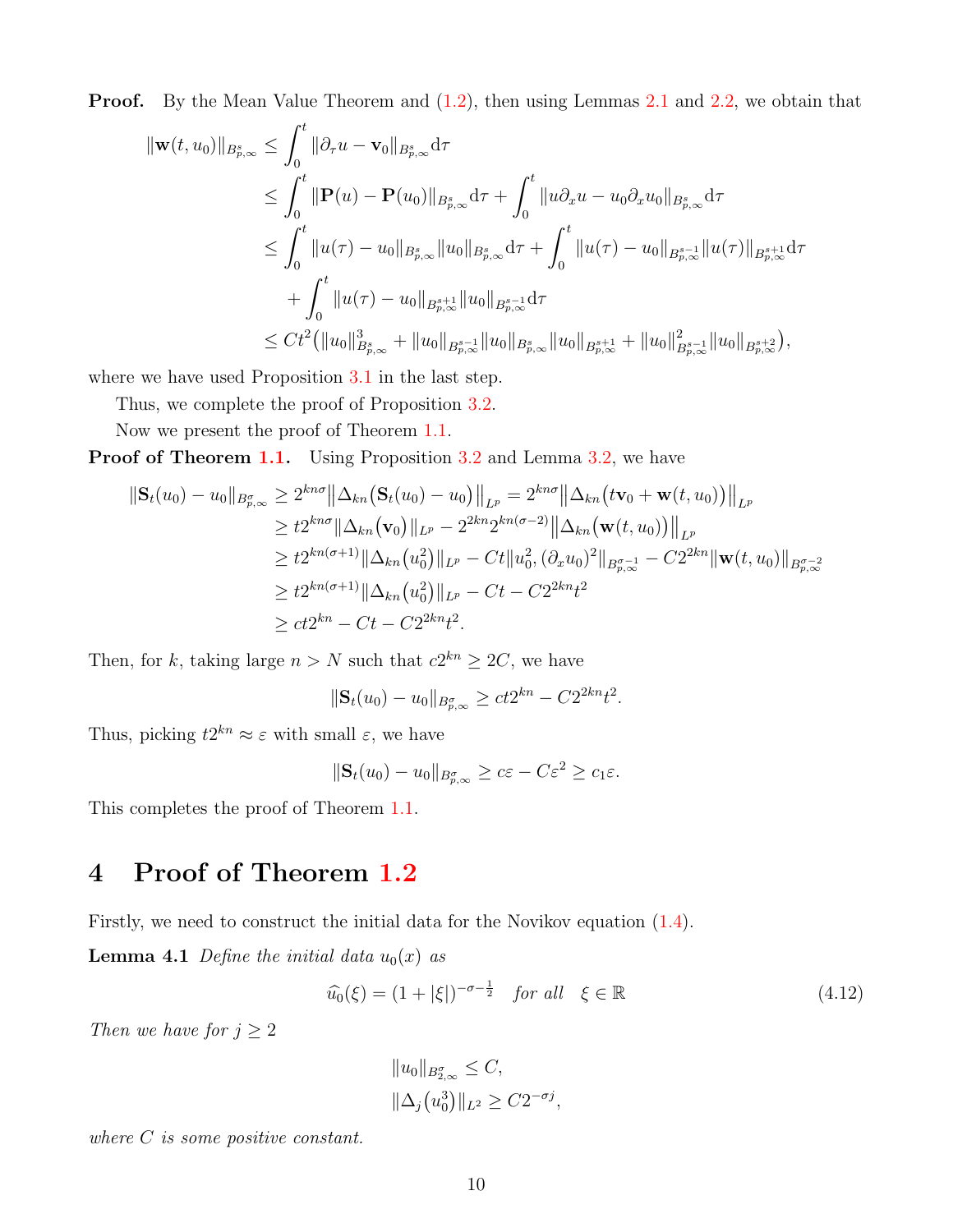**Proof.** By the definition the Besov space and the support of  $\varphi(2^{-j})$ , we have

$$
||u_0||_{B_{2,\infty}^{\sigma}} = \sup_{j\geq -1} 2^{j\sigma} ||\Delta_j u_0||_{L^2} = \sup_{j\geq -1} 2^{j\sigma} ||\varphi(2^{-j}\xi)\widehat{u_0}(\xi)||_{L^2} \leq C,
$$

which means that  $u_0 \in B^{\sigma}_{2,\infty}$ .

In view of  $(4.12)$ , by direct computations, one has

<span id="page-10-0"></span>
$$
\mathcal{F}(u_0^2)(\xi) = \hat{u}_0 \star \hat{u}_0(\xi) = \int_{\mathbb{R}} \hat{u}_0(\eta) \hat{u}_0(\xi - \eta) d\eta
$$
  
\n
$$
= \int_{\mathbb{R}} (1 + |\eta|)^{-\sigma - \frac{1}{2}} \cdot (1 + |\xi - \eta|)^{-\sigma - \frac{1}{2}} d\eta
$$
  
\n
$$
\geq \int_{|\eta| \leq 1} (1 + |\eta|)^{-\sigma - \frac{1}{2}} \cdot (1 + |\xi| + |\eta|)^{-\sigma - \frac{1}{2}} d\eta
$$
  
\n
$$
\geq (2 + |\xi|)^{-\sigma - \frac{1}{2}} \int_{|\eta| \leq 1} (1 + |\eta|)^{-\sigma - \frac{1}{2}} d\eta
$$
  
\n
$$
\geq c(\sigma) (2 + |\xi|)^{-\sigma - \frac{1}{2}}, \qquad (4.13)
$$

where we have used

$$
\int_{|\eta| \le 1} (1 + |\eta|)^{-\sigma - \frac{1}{2}} d\eta = 2 \int_0^1 (1 + \tau)^{-\sigma - \frac{1}{2}} d\tau = \frac{4(1 - 2^{-\sigma + \frac{1}{2}})}{2\sigma - 1} =: c(\sigma).
$$

Furthermore, by [\(4.13\)](#page-10-0), we obtain that

$$
\mathcal{F}(u_0^3)(\xi) = \hat{u}_0 \star \hat{u}_0^2(\xi) = \int_{\mathbb{R}} \hat{u}_0(\eta) \hat{u}_0^2(\xi - \eta) d\eta
$$
  
\n
$$
\geq c(\sigma) \int_{|\eta| \leq 1} (1 + |\eta|)^{-\sigma - \frac{1}{2}} \cdot (2 + |\xi - \eta|)^{-\sigma - \frac{1}{2}} d\eta
$$
  
\n
$$
\geq c^2(\sigma) (3 + |\xi|)^{-\sigma - \frac{1}{2}}.
$$
\n(4.14)

Then, we have for  $j\geq 2$ 

<span id="page-10-1"></span>
$$
\|\Delta_j(u_0^3)\|_{L^2}^2 = \int_{\frac{3}{4}2^j \leq |\xi| \leq \frac{8}{3}2^j} \varphi^2(2^{-j} \cdot) |\mathcal{F}(u_0^3)(\cdot)|^2 d\xi
$$
  
\n
$$
\geq c^4(\sigma) \Big(3 + \frac{8}{3}2^j\Big)^{-2\sigma - 1} 2^j \int_{\frac{3}{4} \leq |\xi| \leq \frac{8}{3}} \varphi^2 d\xi
$$
  
\n
$$
\geq c2^{-2\sigma j} \int_{\frac{4}{3} \leq |\xi| \leq \frac{3}{2}} d\xi
$$
  
\n
$$
= c2^{-2\sigma j}.
$$

This completes the proof of Lemma [4.1.](#page-9-0)

Following the similar argument as in Section [3.2,](#page-7-4) we can establish the following Propositions.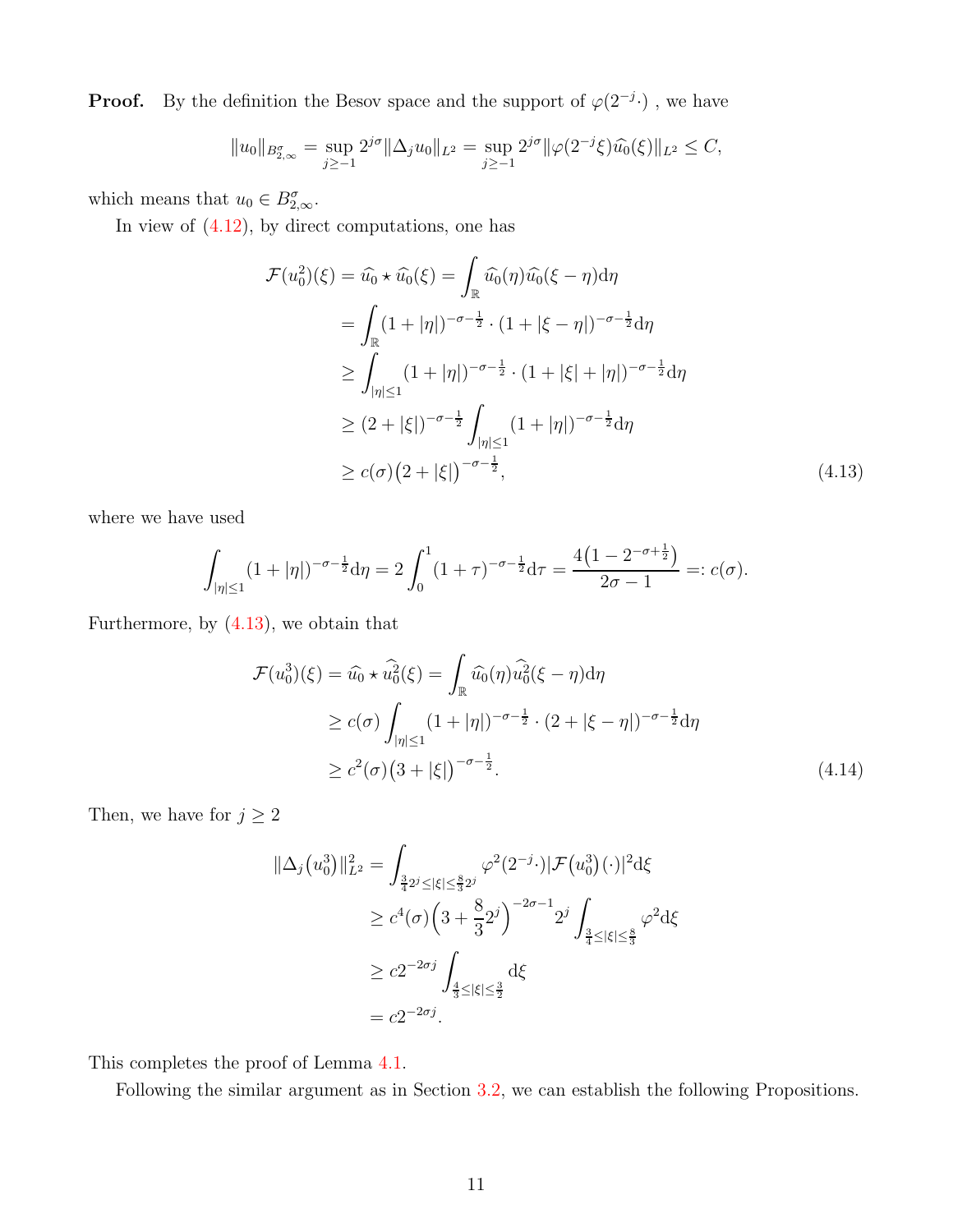**Proposition 4.1** Let  $s = \sigma - 2$  and  $u_0 \in B_{2,\infty}^{\sigma}$ . Assume that  $u \in L^{\infty}_{T} B_{2,\infty}^{\sigma}$  be the solution of the Cauchy problem [\(1.4\)](#page-2-2), we have

$$
\begin{aligned} &\|\mathbf{S}_{t}(u_{0})-u_{0}\|_{B^{s-1}_{2,\infty}}\leq Ct\big(\|u_{0}\|^{2}_{B^{s-1}_{2,\infty}}\|u_{0}\|_{B^{s}_{2,\infty}}+\|u_{0}\|^{3}_{B^{s}_{2,\infty}}\big),\\ &\|\mathbf{S}_{t}(u_{0})-u_{0}\|_{B^{s}_{2,\infty}}\leq Ct\big(\|u_{0}\|^{3}_{B^{s}_{2,\infty}}+\|u_{0}\|^{2}_{B^{s-1}_{2,\infty}}\|u_{0}\|_{B^{s+1}_{2,\infty}}\big),\\ &\|\mathbf{S}_{t}(u_{0})-u_{0}\|_{B^{s+1}_{2,\infty}}\leq Ct\big(\|u_{0}\|^{2}_{B^{s}_{2,\infty}}\|u_{0}\|_{B^{s+1}_{2,\infty}}+\|u_{0}\|^{2}_{B^{s-1}_{2,\infty}}\|u_{0}\|_{B^{s+2}_{2,\infty}}\big) \end{aligned}
$$

.

Furthermore, we have

$$
\|\widetilde{\mathbf{w}}(t,u_0)\|_{B_{2,\infty}^s} \leq C t^2 \big( \|u_0\|_{B_{2,\infty}^s}^3 + \|u_0\|_{B_{2,\infty}^{s-1}}^2 \|u_0\|_{B_{2,\infty}^{s+1}} + \|u_0\|_{B_{2,\infty}^{s-1}}^4 \|u_0\|_{B_{2,\infty}^{s+2}} \big),
$$

here and in what follows we denote

$$
\widetilde{\mathbf{w}}(t,u_0) := \mathbf{S}_t(u_0) - u_0 - t\widetilde{\mathbf{v}}_0 \quad \text{with} \quad \widetilde{\mathbf{v}}_0 := \mathbf{Q}(u_0) - u_0^2 \partial_x u_0.
$$

In particular, we have

$$
\|\widetilde{\mathbf{w}}(t,u_0)\|_{B^{\sigma-2}_{2,\infty}} \leq C(\|u_0\|_{B^{\sigma}_{2,\infty}})t^2.
$$

Now we present the proof of Theorem [1.2.](#page-2-3)

Proof of Theorem [1.2.](#page-2-3) Using Proposition [4.1](#page-10-1) and Lemma [4.1,](#page-9-0) we have

$$
\begin{split} \|\mathbf{S}_{t}(u_{0})-u_{0}\|_{B_{2,\infty}^{q}} &\geq 2^{j\sigma}\left\|\Delta_{j}\left(\mathbf{S}_{t}(u_{0})-u_{0}\right)\right\|_{L^{2}} = 2^{j\sigma}\left\|\Delta_{j}\left(t\widetilde{\mathbf{v}}_{0}+\widetilde{\mathbf{w}}(t,u_{0})\right)\right\|_{L^{2}} \\ &\geq t2^{j\sigma}\|\Delta_{j}\left(\widetilde{\mathbf{v}}_{0}\right)\|_{L^{2}} - 2^{2j}2^{j(\sigma-2)}\left\|\Delta_{j}\left(\widetilde{\mathbf{w}}(t,u_{0})\right)\right\|_{L^{2}} \\ &\geq t2^{j(\sigma+1)}\|\Delta_{j}\left(u_{0}^{3}\right)\|_{L^{2}} - Ct\|u_{0}^{3}, u_{0}(\partial_{x}u_{0})^{2}, (\partial_{x}u_{0})^{3}\|_{B_{2,\infty}^{\sigma-1}} \\ &- C2^{2j}\|\widetilde{\mathbf{w}}(t,u_{0})\|_{B_{2,\infty}^{\sigma-2}} \\ &\geq t2^{j(\sigma+1)}\|\Delta_{j}\left(u_{0}^{3}\right)\|_{L^{2}} - Ct - C2^{2j}t^{2} \\ &\geq ct2^{j} - Ct - C2^{2j}t^{2} .\end{split}
$$

Then, taking large  $j > N$  such that  $c2^j \geq 2C$ , we have

$$
\|\mathbf{S}_t(u_0) - u_0\|_{B_{2,\infty}^{\sigma}} \ge ct2^j - C2^{2j}t^2.
$$

Thus, picking  $t2^j \approx \varepsilon$  with small  $\varepsilon$ , we have

$$
\|\mathbf{S}_t(u_0) - u_0\|_{B_{p,\infty}^{\sigma}} \ge c\varepsilon - C\varepsilon^2 \ge c_2\varepsilon.
$$

This completes the proof of Theorem [1.2.](#page-2-3)

Acknowledgements. J. Li is supported by the National Natural Science Foundation of China (No.11801090) and Postdoctoral Science Foundation of China (2020T130129 and 2020M672565). Y. Yu is supported by the Natural Science Foundation of Anhui Province (No.1908085QA05) and the PhD Scientific Research Start-up Foundation of Anhui Normal University. W. Zhu is partially supported by the National Natural Science Foundation of China (No.11901092) and Natural Science Foundation of Guangdong Province (No.2017A030310634).

Conflict of interest The authors declare that they have no conflict of interest.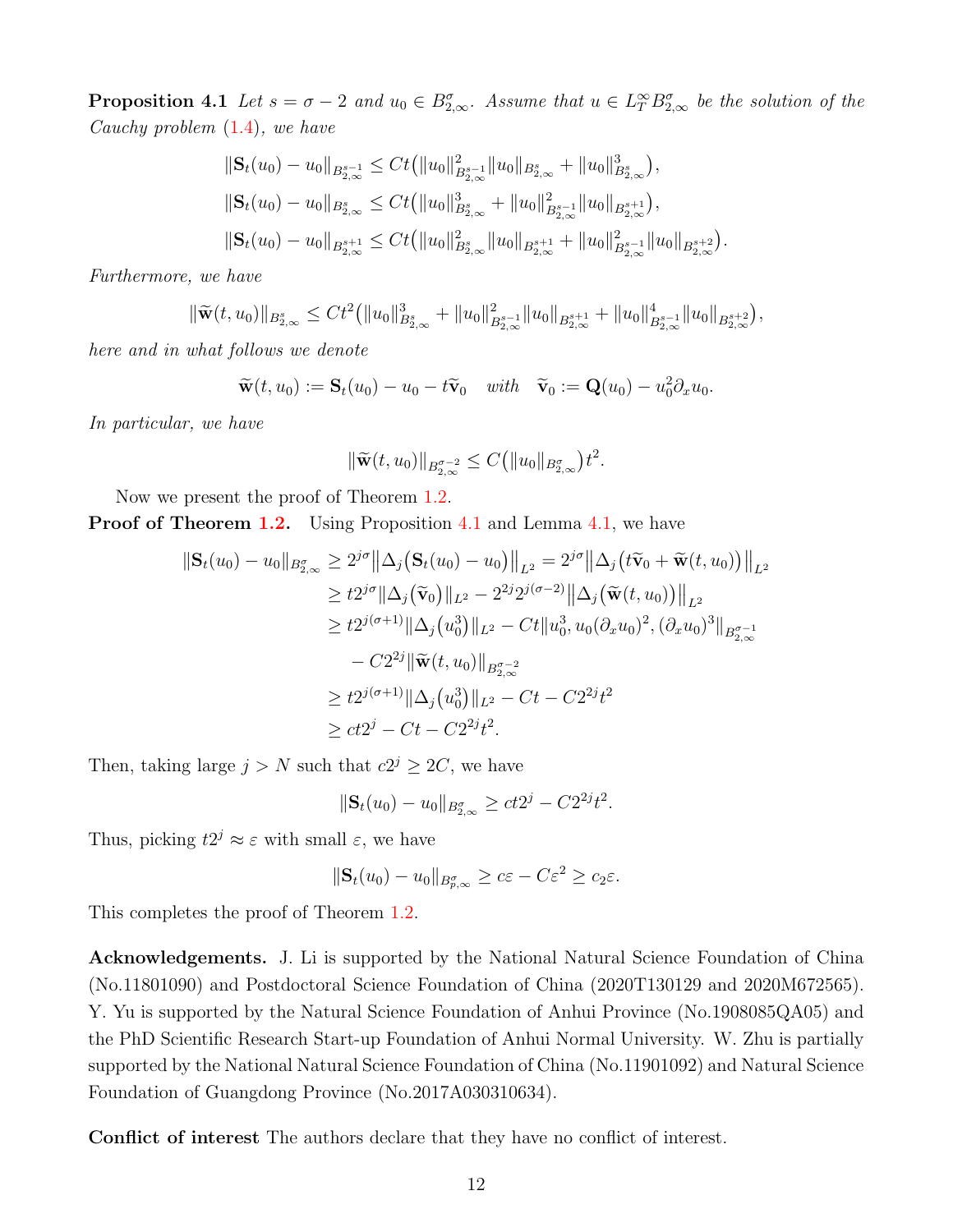## <span id="page-12-16"></span>References

- <span id="page-12-14"></span>[1] H. Bahouri, J. Y. Chemin, R. Danchin, Fourier Analysis and Nonlinear Partial Differential Equations, Grundlehren der Mathematischen Wissenschaften, Springer, Heidelberg, 2011.
- <span id="page-12-5"></span>[2] P. Byers, Existence time for the Camassa-Holm equation and the critical Sobolev index, Indiana Univ. Math. J. 55, 941-954 (2006).
- <span id="page-12-3"></span>[3] A. Constantin, Existence of permanent and breaking waves for a shallow water equation: ageometric approach, Ann. Inst. Fourier, 50 (2000), 321-362.
- <span id="page-12-2"></span>[4] A. Constantin, The Hamiltonian structure of the Camassa-Holm equation, Exposition. Math., 15 (1997), 53-85.
- <span id="page-12-8"></span>[5] A. Constantin, On the scattering problem for the Camassa-Holm equation, R. Soc. Lond. Proc. Ser. A Math. Phys. Eng. Sci., 457 (2001), 953-970.
- <span id="page-12-11"></span>[6] A. Constantin, The trajectories of particles in Stokes waves, nvent. Math., 166 (2006), 523-535.
- <span id="page-12-6"></span>[7] A. Constantin, J. Escher, Global existence and blow-up for a shallow water equation, Ann. Scuola Norm. Sup. Pisa Cl. Sci. (4), 26 (1998), 303-328.
- <span id="page-12-7"></span>[8] A. Constantin, J. Escher, Well-posedness, global existence, and blowup phenomena for a periodic quasi-linear hyperbolic equation, Comm. Pure Appl. Math., 51 (1998), 475-504.
- <span id="page-12-9"></span>[9] A. Constantin, J. Escher, Wave breaking for nonlinear nonlocal shallow water equations, Acta Math., 181 (1998), 229-243.
- <span id="page-12-10"></span>[10] A. Constantin, J. Escher, Particle trajectories in solitary water waves, Bull. Amer. Math. Soc., 44 (2007), 423-431.
- <span id="page-12-4"></span>[11] A. Constantin, J. Escher, Analyticity of periodic traveling free surface water waves with vorticity, Ann. Math., 173 (2011), 559-568.
- <span id="page-12-1"></span>[12] A. Constantin, W. A. Strauss, Stability of peakons, Comm. Pure Appl. Math., 53 (2000), 603-610.
- <span id="page-12-15"></span>[13] R. Camassa, D. Holm, An integrable shallow water equation with peaked solitons, Phys. Rev. Lett., 71 (1993), 1661-1664.
- <span id="page-12-12"></span>[14] A. Degasperis, D. Holm, A. Hone, A new integral equation with peakon solutions. Theoret. Math. Phys. 133 (2002), 1463-1474.
- <span id="page-12-13"></span>[15] R. Danchin, A few remarks on the Camassa-Holm equation, Differential Integral Equations, 14 (2001), 953-988.
- <span id="page-12-0"></span>[16] R. Danchin, A note on well-posedness for Camassa-Holm equation, J. Differential Equations, 192 (2003), 429-444.
- [17] A. Fokas, B. Fuchssteiner, Symplectic structures, their Bäcklund transformation and hereditary symmetries, Phys. D, 4 (1981/82), 47–66.